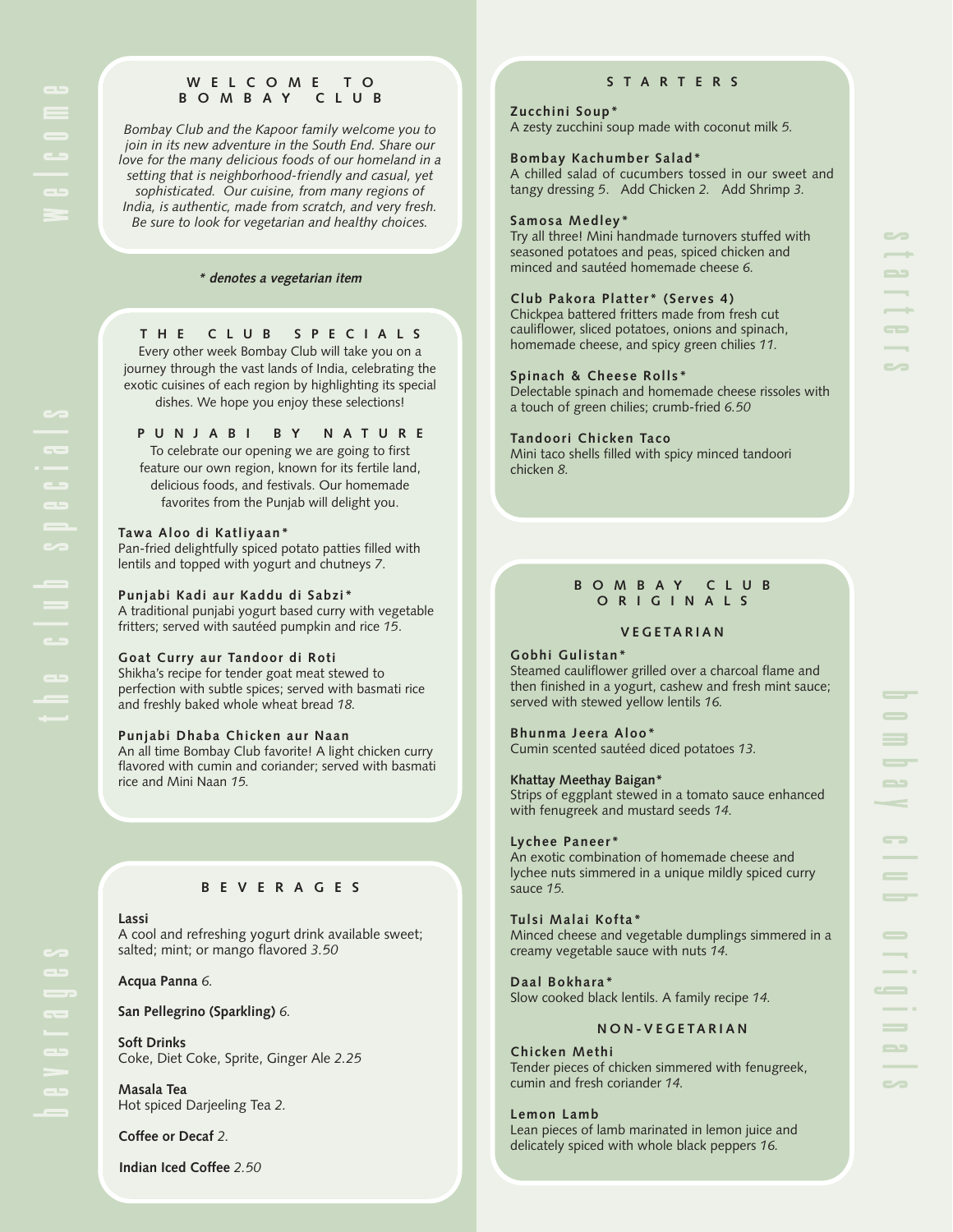**THE MAIN EVENT** *Served with basmati rice and mini naan*

# **Chicken Anarkali**

Boneless dark meat chicken stewed in a curry enriched with pomegranate sauce *18.*

# **Shrimp Patia**

the main event

 $\overline{\phantom{a}}$  $=$ 

 $\equiv$ 

 $\overline{\phantom{0}}$ 

 $\equiv$  $\Rightarrow$  $\sim$  $\Rightarrow$ 

traveling to the south

 $\overline{\phantom{0}}$  $\equiv$ 

> $\equiv$  $\equiv$  $\overline{\phantom{0}}$

 $\qquad \qquad \qquad \qquad \blacksquare$ 

 $\equiv$  $\equiv$  $\rightarrow$ 

 $\equiv$ 

Shrimp simmered in a softly spiced tomato based sweet and sour sauce with eggplant *22.*

# **Lamb Tawa Gosht**

Baby lamb chops marinated for 3 days then grilled on a 'tawa,' a cast iron griddle, with crushed cashews and fresh mint sauce *24.*

# **Baked Stuffed Zucchini\***

Stuffed with minced sautéed homemade cheese served over tikka masala sauce with potato & lentil patty and grilled seasoned vegetables *18.*

# **Roasted Reshmi Chicken**

Marinated chicken breast served over yogurt, mint & cashew sauce with mashed fenugreek potatoes and crushed homemade cheese with bell peppers *18.*

# **TRAVELING TO THE SOUTH**

# **Traditional Dosa Platter\***

Dosa is a traditional Southern Indian lentil crêpe filled with your choice of potatoes and peas, sautéed homemade cheese, or shredded chicken; served with spicy lentil broth, steamed rice cakes, and crispy lentil fritters *15.*

# **Rawa Dosa Platter\***

A thin and crispy crêpe made from wheat flour with onions and green chilies; served with spicy lentil broth, steamed rice cakes, and crispy lentil fritters *15.*

# **Kerala Chicken**

A light chicken and vegetable entreé enhanced with coconut milk and curry leaves *14.*

# **Madras Chicken**

Boneless cuts of dark meat chicken cooked in a flavorful curry sauce consisting of coconut milk, curry leaves, mustard seeds, and red chilies *14.*

# **HYDERABADI BIRYANI**

There is a saying in Hyderbad, cooking patiently or "ithmenaan se" which is the key to the slow-cooking method that is the hallmark of Hyderbadi cusine. Biryani is Hyderbad's most famous rice dish prepared with flavorful Indian spices and fresh herbs, slowly cooked in a sealed 'handi' to maintain the flavors and aromas of each spice. Served with lentils and raita Vegetarian\* *14*. Chicken *15*. Lamb *16.* Goat Meat *18.*

## **HOT OFF THE GRILL** *Served with freshly baked Mini Naan*

# **Tandoori Chicken**

Spring chicken marinated in masala and yogurt for 24 hours. The king of kebabs baked on skewers until tender and juicy - from the Punjab region *15.*

# **Barra Kebab**

Tender baby lamb chops marinated for three days tandoori grilled on skewers *18.*

# **Hibachi Malai Shrimp**

Mildly spiced shrimp coated with carom seeds grilled on skewers over a slow charcoal fire *17.*

# **Ajwaini Chicken Kebab**

Tandoori grilled boneless white meat chicken marinated in yogurt with carom seeds and spices *15.*

## **Mixed Grill**

An assortment of our chef's favorite kebabs featuring charcoal grilled chicken tikka, hibachi ajwaini tikka, lamb boti kebab and lamb seekh kebab *21.*

# **Grilled Seafood Platter**

A mélange of grilled salmon tikka, malai shrimp, swordfish tikka and hibachi scallops *23.*

# **FRESHLY BAKED BREADS**

## **Rogini Naan**

Homemade leavened baked buttered bread *2.50*

## **Specialty Naan**

Choose your toppings: garlic & cilantro, roasted poppy seeds & cantaloupe seeds, or fresh basil *3.25*

## **Stuffed Naan**

Leavened bread stuffed with seasoned mashed potatoes and green peas, chopped onions, minced tandoori chicken or spiced ground lamb *4.50*

## **Tandoori Roti or Chapati\***

Whole wheat baked bread with no oil; made in the tandoor or on a cast iron griddle *2.75*

## **Lachha Paratha or Mint Paratha\***

Layered whole wheat buttered bread; served plain or topped with dried mint *2.75*

# **Methi Poori\***

Deep-fried whole wheat puffed bread sprinkled with fenugreek leaves *3.25*

## **Bread Basket**

An assortment of our special breads - Rogini Naan, Garlic Naan, and Mint Paratha *9.25*

## **We specialize in catering weddings, office parties, birthdays and more! Please call us for details.**

7% Mass Food & Beverage Tax applicable. Service Charge of 18% added for parties of five or more Please note that consuming raw or undercooked meat, poultry, seafood, shellfish or eggs may increase risk of foodborne illnesses. Some items may contain nuts. Please let your sever know of any allergies before placing your order.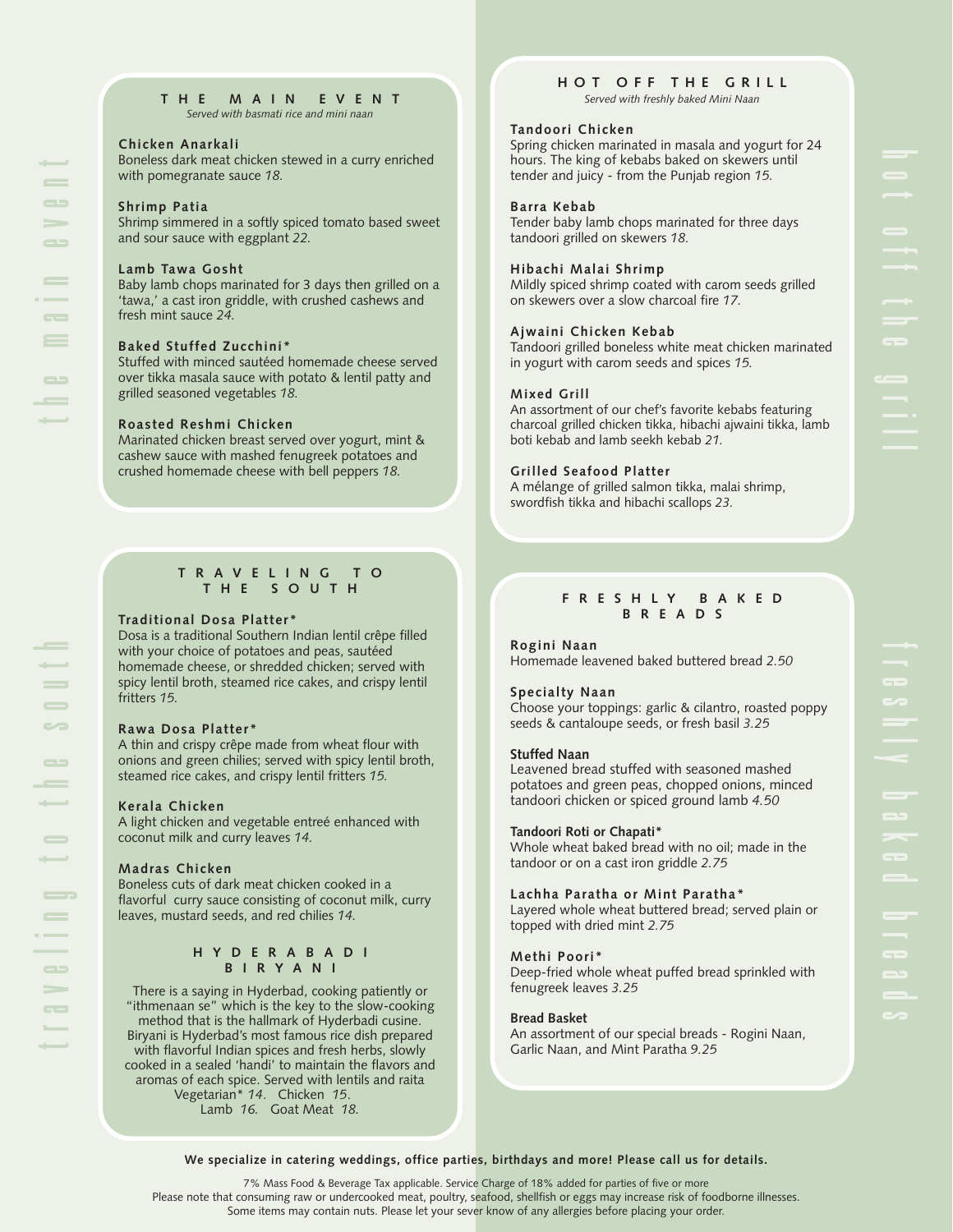# **BOMBAY CLUB'S GREATEST HITS**

#### **Tikka Masala**

A Northern Indian favorite comprising of a delightfully spiced tomato and paprika sauce Paneer Tikka Masala\**14*  Chicken Tikka Masala *14.* Fish Karahi Masala *17.*

Lamb Boti Kebab Masala*15.* Seafood Masala *18*.

# **Saag**

Simmered spinach with tomatoes and exotic spices Saag Paneer\* *14.* Chicken Saag *15.* Lamb Saag *16.* Shrimp Saag *18.*

#### **Malabar**

A Kerala inspired curry dish flavored with coconut Chicken Malabar *14*. Fish Malabar *17.*

## **Vindaloo**

bombay club's greatest hits

 $\sim$ 

 $\equiv$  $\qquad \qquad =$ 

 $\rightarrow$ 

 $\Rightarrow$  $\overline{\phantom{a}}$  $\overline{\phantom{0}}$  $=$  $\qquad \qquad \blacksquare$  $\overline{\phantom{0}}$ 

 $\sim$  $\overline{\phantom{a}}$  $\overline{\phantom{m}}$ 

سب  $\sim$  $\qquad \qquad \qquad \blacksquare$ سنب  $\overline{\phantom{a}}$  $\Rightarrow$  $\overline{\phantom{a}}$  $\overline{\phantom{a}}$ 

> Your choice of meat marinated in red chilies and vinegar stewed with potatoes. Very spicy! Chicken Vindaloo *14.* Lamb Vindaloo *17.*

#### **Korma**

A creamy curry of almond and cashew nuts Chicken Korma *14.* Lamb Korma *17.*

#### **Chana Masala\***

Gently cooked curried chickpeas, onions, tomatoes and herbs *17.*

# **Lamb Rogan Josh**

Tender pieces of lamb spiced with onions, fresh ginger, a touch of garlic and yogurt *16.*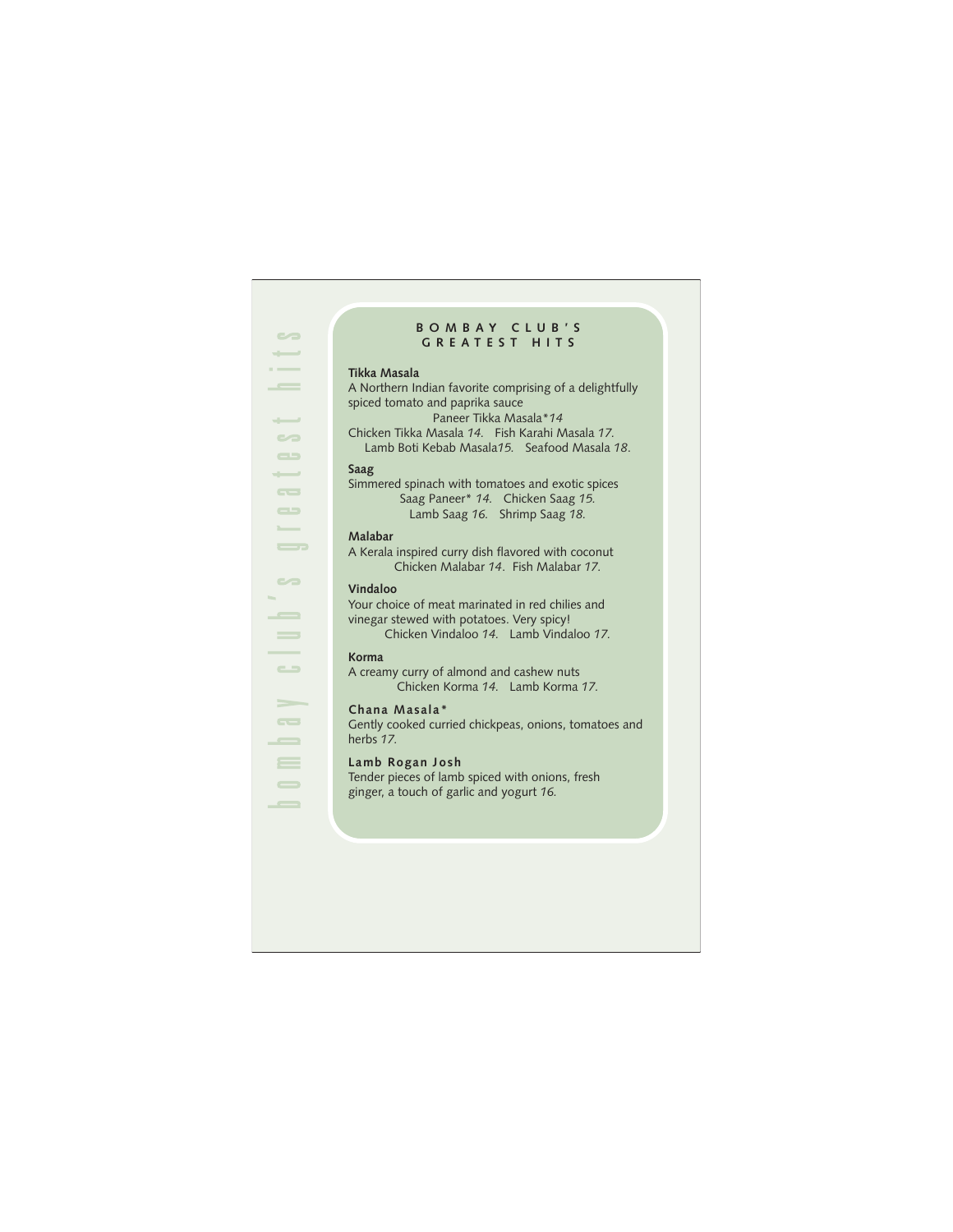#### **BOMBAY CLUB HEALTHY CHOICES**

**Zucchini Soup\***

A zesty zucchini soup made with coconut milk and a touch of sour cream *5.*

**Bombay Kachumber Salad\*** A chilled salad of cucumbers tossed in our sweet and tangy dressing *5*. Add Chicken *2.* Add Shrimp *3.*

**Daal Bokhara\*** Slow cooked black lentils. A family recipe *14.*

**Ajwaini Chicken Kebab** Tandoori grilled boneless white meat chicken marinated in yogurt with carom seeds and spices *15.*

# **Baked Stuffed Zucchini\***

Stuffed with minced sautéed homemade cheese served over tikka masala sauce with potato & lentil patty and grilled seasoned vegetables *18.*

**Mixed Grill**

Chicken tikka, hibachi ajwaini tikka, lamb boti kebab and lamb seekh kebab *21.*

**Grilled Seafood Platter**

Salmon tikka, malai shrimp, swordfish tikka and hibachi scallops *23.*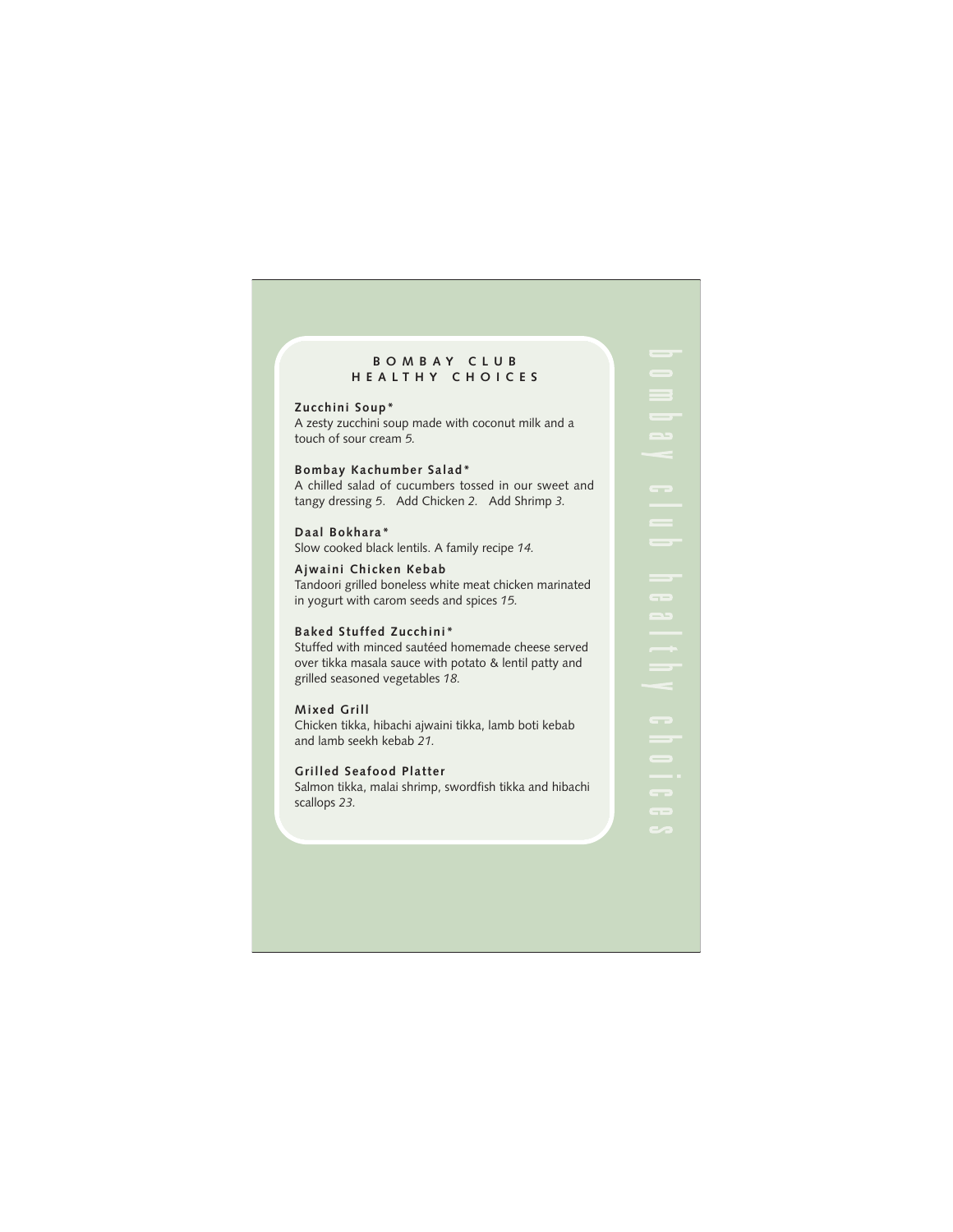# **STARTERS**

**Zucchini Soup\*** A zesty zucchini soup made with coconut milk *5.*

#### **Bombay Kachumber Salad\***

A chilled salad of cucumbers tossed in our sweet and tangy dressing *5*. Add Chicken *2.* Add Shrimp *3.*

**Samosa Medley\*** Try all three! Mini handmade turnovers stuffed with seasoned potatoes and peas, spiced chicken and minced and sautéed homemade cheese *6.*

# **Club Pakora Platter\* (Serves 4)**

Chickpea battered fritters made from fresh cut cauliflower, sliced potatoes, onions and spinach, homemade cheese, and spicy green chilies *11.*

# **Spinach & Cheese Rolls\***

Delectable spinach and homemade cheese rissoles with a touch of green chilies; crumb-fried *6.50*

**Tandoori Chicken Taco** Mini taco shells filled with spicy minced tandoori chicken *8.*

#### **THE MAIN EVENT** *Served with basmati rice and mini naan*

#### **Lamb Tawa Gosht**

Baby lamb chops marinated for 3 days then grilled on a 'tawa,' a cast iron griddle, with crushed cashews and fresh mint sauce *24.*

#### **Shrimp Patia**

Shrimp simmered in a softly spiced tomato based sweet and sour sauce with eggplant *22.*

#### **Roasted Reshmi Chicken**

Marinated chicken breast served over yogurt, mint & cashew sauce with mashed fenugreek potatoes and homemade cheese with bell peppers *18.*

#### **BOMBAY CLUB ORIGINALS**

#### **VEGETARIAN**

#### **Gobhi Gulistan\***

Steamed cauliflower grilled over a charcoal flame and then finished in a yogurt, cashew and fresh mint sauce; served with stewed yellow lentils *16.*

**Chana Masala\*** Gently cooked curried chickpeas, onions, tomatoes and herbs *17.*

**Bhunma Jeera Aloo\*** Cumin scented sautéed diced potatoes *13.*

#### **Khattay Meethay Baigan\*** Strips of eggplant stewed in a tomato sauce enhanced with fenugreek and mustard seeds *14.*

#### **Lychee Paneer\***

An exotic combination of homemade cheese and lychee nuts simmered in a unique mildly spiced curry sauce *15.*

#### **Tulsi Malai Kofta\*** Minced cheese and vegetable dumplings simmered in a creamy vegetable sauce with nuts *14.*

**Daal Bokhara\*** Slow cooked black lentils. A family recipe *14.*

## **NON-VEGETARIAN**

# **Chicken Methi**

Tender pieces of chicken simmered with fenugreek, cumin and fresh coriander *14.*

#### **Lemon Lamb**

Lean pieces of lamb marinated in lemon juice and delicately spiced with whole black peppers *16.*

#### **Chicken Anarkali**

Boneless dark meat chicken stewed in a curry enriched with pomegranate sauce *18.*

#### **BOMBAY CLUB'S GREATEST HITS**

#### **Tikka Masala**

A Northern Indian favorite comprising of a delightfully spiced tomato and paprika sauce Paneer Tikka Masala\* *14.* Chicken Tikka Masala *14.* Fish Karahi Masala *17.* Lamb Boti Kebab Masala*15.* Seafood Masala *18*.

#### **Saag**

Simmered spinach with tomatoes and exotic spices Saag Paneer\* *14.* Chicken Saag *15.* Lamb Saag *16.* Shrimp Saag *18.*

# **Malabar**

A Kerala inspired curry dish flavored with coconut Chicken Malabar *14*. Fish Malabar *17.*

#### **Vindaloo**

Your choice of meat marinated in red chilies and vinegar stewed with potatoes. Very spicy! Chicken Vindaloo *14.* Lamb Vindaloo *17.*

#### **Korma**

A creamy curry of almond and cashew nuts Chicken Korma *14.* Lamb Korma *17.*

**Lamb Rogan Josh** Tender pieces of lamb spiced with onions, fresh ginger, a touch of garlic and yogurt *16.*

#### **HYDERABADI BIRYANI**

There is a saying in Hyderbad, cooking patiently or "ithmenaan se" which is the key to the slow-cooking method that is the hallmark of Hyderbadi cusine. Biryani is Hyderbad's most famous rice dish prepared with flavorful Indian spices and fresh herbs, slowly cooked in a sealed 'handi' to maintain the flavors and aromas of each spice. Served with lentils and raita Vegetarian\* *14*. Chicken *15*. Lamb *16.* Goat Meat *18.*